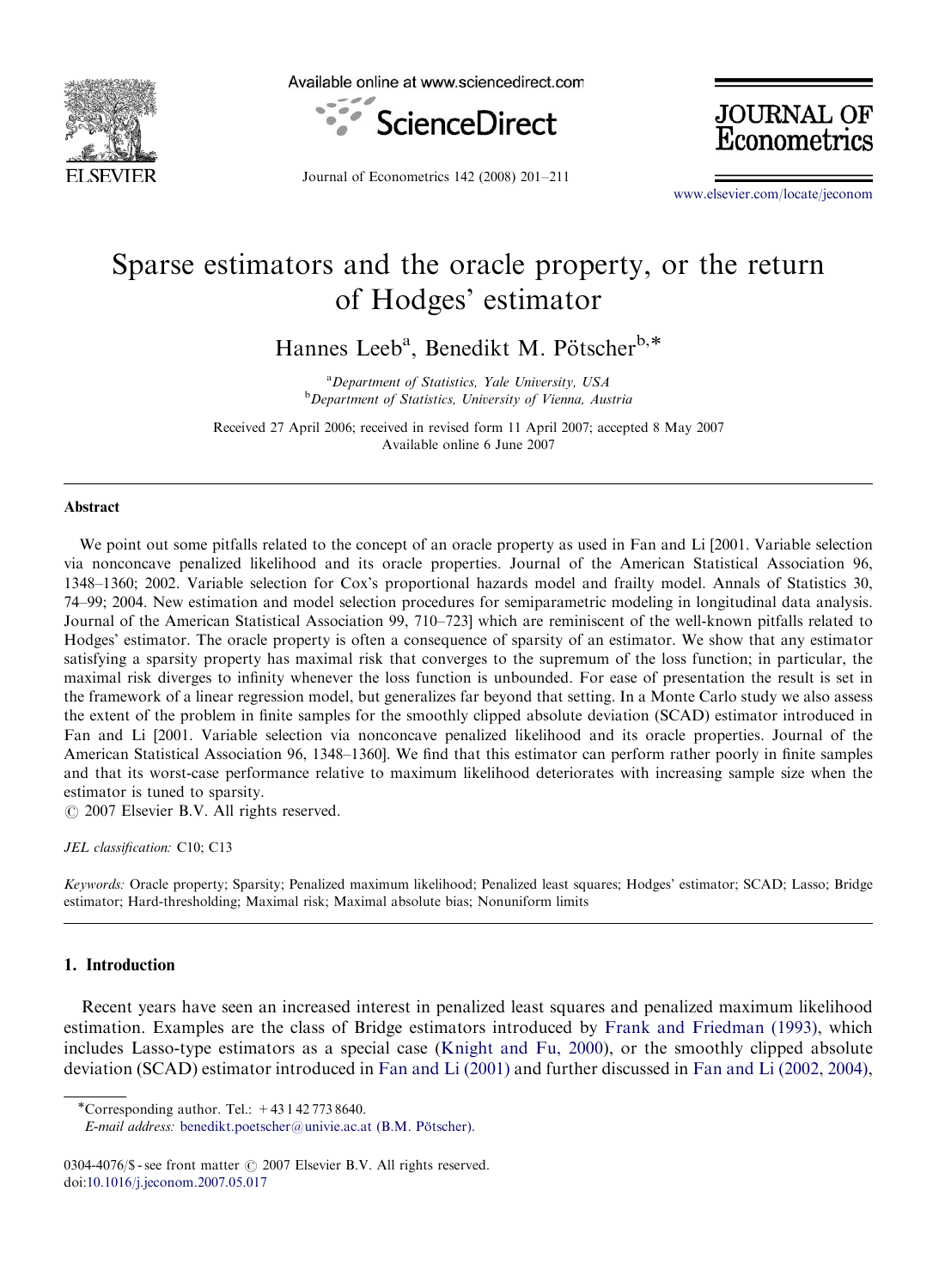[Fan and Peng \(2004\),](#page-9-0) and [Cai et al. \(2005\).](#page-9-0) As shown in [Fan and Li \(2001\)](#page-9-0), the SCAD estimator, with appropriate choice of the regularization (tuning) parameter, possesses a sparsity property, i.e., it estimates zero components of the true parameter vector exactly as zero with probability approaching one as sample size increases while still being consistent for the nonzero components. An immediate consequence of this sparsity property of the SCAD estimator is that the asymptotic distribution of this estimator remains the same whether or not the correct zero restrictions are imposed in the course of the SCAD estimation procedure. (This simple phenomenon is true more generally as pointed out, e.g., in Pötscher (1991, Lemma 1).) In other words, with appropriate choice of the regularization parameter, the asymptotic distribution of the SCAD estimator based on the overall model and that of the SCAD estimator derived from the most parsimonious correct model coincide. [Fan and Li \(2001\)](#page-9-0) have dubbed this property the ''oracle property'' and have advertised this property of their estimator.<sup>1</sup> For appropriate choices of the regularization parameter, the sparsity and the oracle property are also possessed by several—but not all—members of the class of Bridge estimators [\(Knight and Fu, 2000, p. 1361](#page-9-0); [Zou, 2006](#page-10-0)). Similarly, suitably tuned thresholding procedures give rise to sparse estimators.<sup>2</sup> Finally, we note that traditional post-model-selection estimators (e.g., maximum likelihood estimators following model selection) based on a consistent model selection procedure (for example, BIC or test procedures with suitably chosen critical values) are another class of estimators that exhibit the sparsity and oracle property; see Pötscher (1991) and [Leeb and](#page-9-0) Pötscher (2005) for further discussion. In a recent paper, [Bunea \(2004\)](#page-9-0) uses such procedures in a semiparametric framework and emphasizes the oracle property of the resulting estimator; see also [Bunea and](#page-9-0) [McKeague \(2005\).](#page-9-0)

At first sight, the oracle property appears to be a desirable property of an estimator as it seems to guarantee that, without knowing which components of the true parameter are zero, we can do (asymptotically) as well as if we knew the correct zero restrictions; that is, we can ''adapt'' to the unknown zero restrictions without paying a price. This is too good to be true, and it is reminiscent of the ''superefficiency'' property of the Hodges' estimator; and justly so, since Hodges' estimator in its simplest form is a hard-thresholding estimator exhibiting the sparsity and oracle property. (Recall that in its simplest form Hodges' estimator for the mean of an N $(\mu, 1)$ -distribution is given by the arithmetic mean  $\bar{y}$  of the random sample of size n if  $|\bar{y}|$  exceeds the threshold  $n^{-1/4}$ , and is given by zero otherwise.) Now, as is well-known, e.g., from Hodges' example, the oracle property is an asymptotic feature that holds only *pointwise* in the parameter space and gives a misleading picture of the actual finite sample performance of the estimator. In fact, the finite sample properties of an estimator enjoying the oracle property are often markedly different from what the pointwise asymptotic theory predicts; e.g., the finite sample distribution can be bimodal regardless of sample size, although the pointwise asymptotic distribution is normal. This is again well-known for Hodges' estimator. For a more general class of post-model-selection estimators possessing the sparsity and the oracle property this is discussed in detail in Leeb and Pötscher (2005), where it is, e.g., also shown that the finite sample distribution can ''escape to infinity'' along appropriate local alternatives although the pointwise asymptotic distribution is perfectly normal.<sup>3</sup> See also [Knight and Fu \(2000, Section 3\)](#page-9-0) for related results for Bridge estimators. Furthermore, estimators possessing the oracle property are certainly not exempt from the Hajek–LeCam local asymptotic minimax theorem, further eroding support for the belief that these estimators are as good as the ''oracle'' itself (i.e., the infeasible ''estimator'' that uses the information which components of the parameter are zero).

The above discussion shows that the reasoning underlying the oracle property is misguided. Even worse, estimators possessing the sparsity property (which often entails the oracle property) necessarily have dismal finite sample performance. It is well-known for Hodges' estimator that the maximal (scaled) mean squared error grows without bound as sample size increases (e.g., [Lehmann and Casella, 1998, p. 442\)](#page-10-0), whereas the standard maximum likelihood estimator has constant finite quadratic risk. In this note we show that a similar

<sup>&</sup>lt;sup>1</sup>The oracle property in the sense of Fan and Li should not be confused with the notion of an oracle inequality as frequently used elsewhere in the literature. <sup>2</sup>

 $2$ These estimators do not satisfy the oracle property in case of nonorthogonal design.

<sup>&</sup>lt;sup>3</sup>That pointwise asymptotics can be misleading in the context of model selection has been noted earlier in [Hosoya \(1984\)](#page-9-0), [Shibata](#page-10-0) [\(1986a\)](#page-10-0), Pötscher (1991), and [Kabaila \(1995, 2002\)](#page-9-0).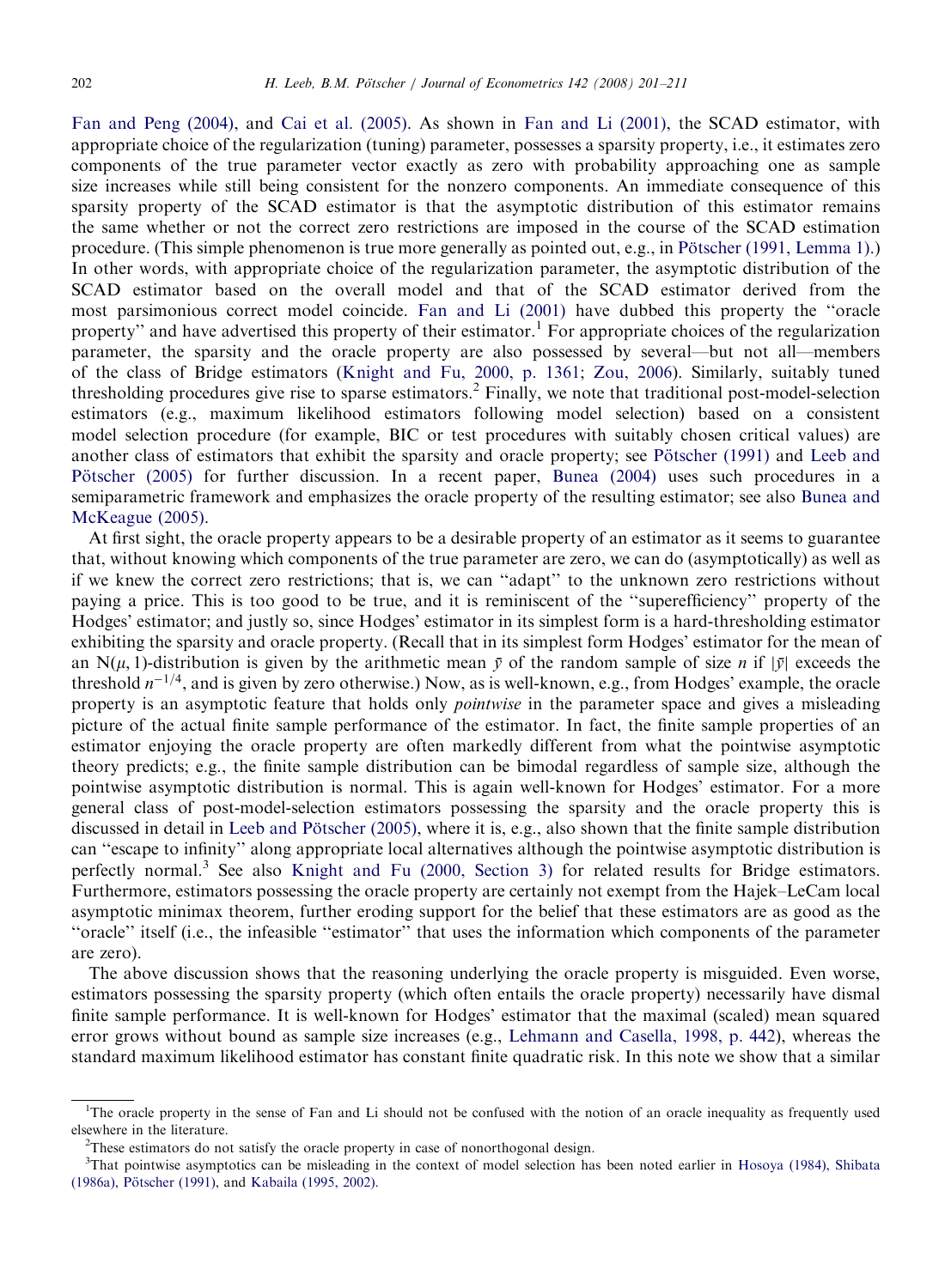unbounded risk result is in fact true for *any* estimator possessing the sparsity property. This means that there is a substantial price to be paid for sparsity even though the oracle property (misleadingly) seems to suggest otherwise. As discussed in more detail below, the bad risk behavior is a ''local'' phenomenon and furthermore occurs at points in the parameter space that are ''sparse'' in the sense that some of their coordinates are equal to zero. For simplicity of presentation and for reasons of comparability with the literature cited earlier, the result will be set in the framework of a linear regression model, but inspection of the proof shows that it easily extends far beyond that framework. For related results in the context of traditional post-model-selection estimators see [Yang \(2005\)](#page-10-0) and Leeb and Pötscher (2005, Appendix C)<sup>4</sup>; cf. also the discussion on "partially" sparse estimators towards the end of Section 2 below. The theoretical results in Section 2 are rounded out by a Monte Carlo study in Section 3 that demonstrates the extent of the problem in finite samples for the SCAD estimator of [Fan and Li \(2001\)](#page-9-0). The reasons for concentrating on the SCAD estimator in the Monte Carlo study are (i) that the finite sample risk behavior of traditional post-model-selection estimators is wellunderstood (Judge and Bock, 1978; Leeb and Pötscher, 2005) and (ii) that the SCAD estimator—especially when tuned to sparsity—has been highly advertised as a superior procedure in [Fan and Li \(2001\)](#page-9-0) and subsequent papers mentioned above.

#### 2. Bad risk behavior of sparse estimators

Consider the linear regression model

$$
y_t = x_t' \theta + \varepsilon_t \quad (1 \leq t \leq n), \tag{1}
$$

where the  $k \times 1$  nonstochastic regressors  $x_t$  satisfy  $n^{-1} \sum_{t=1}^n x_t x_t' \to Q > 0$  as  $n \to \infty$  and the prime denotes transposition. The errors  $\varepsilon_t$  are assumed to be independent identically distributed with mean zero and finite variance  $\sigma^2$ . Without loss of generality we freeze the variance at  $\sigma^2 = 1$ .<sup>5</sup> Furthermore, we assume that  $\varepsilon_t$  has a density f that possesses an absolutely continuous derivative  $df/dx$  satisfying

$$
0 < \int_{-\infty}^{\infty} ((\mathrm{d}f(x)/\mathrm{d}x)/f(x))^2 f(x) \, \mathrm{d}x < \infty.
$$

Note that the conditions on  $f$  guarantee that the information of  $f$  is finite and positive. These conditions are obviously satisfied in the special case of normally distributed errors. Let  $P_{n,\theta}$  denote the distribution of the sample  $(y_1, \ldots, y_n)'$  and let  $E_{n,\theta}$  denote the corresponding expectation operator. For  $\theta \in \mathbb{R}^k$ , let  $r(\theta)$  denote a  $k \times 1$  vector with components  $r_i(\theta)$  where  $r_i(\theta) = 0$  if  $\theta_i = 0$  and  $r_i(\theta) = 1$  if  $\theta_i \neq 0$ . An estimator  $\hat{\theta}$  for  $\theta$  based on the sample  $(y_1, \ldots, y_n)'$  is said to satisfy the sparsity-type condition if for every  $\theta \in \mathbb{R}^k$ ,

$$
P_{n,\theta}(r(\hat{\theta}) \le r(\theta)) \to 1 \tag{2}
$$

holds for  $n \to \infty$ , where the inequality sign is to be interpreted componentwise. That is, the estimator is guaranteed to find the zero components of  $\theta$  with probability approaching one as  $n \to \infty$ . Clearly, any sparse estimator satisfies (2). In particular, the SCAD estimator as well as certain members of the class of Bridge estimators satisfy (2) for suitable choices of the regularization parameter as mentioned earlier. Also, any postmodel-selection estimator based on a consistent model selection procedure that searches over all possible submodels clearly satisfies (2). All these estimators are additionally also consistent for  $\theta$ , and hence in fact satisfy the stronger condition  $P_{n,\theta}(r(\hat{\theta}) = r(\theta)) \to 1$  for all  $\theta \in \mathbb{R}^k$ . (Condition (2) by itself is of course also satisfied by nonsensical estimators like  $\hat{\theta} \equiv 0$ , but is all that is needed to establish the subsequent result.) We now show that any estimator satisfying the sparsity-type condition (2) has quite bad finite sample risk properties. For purposes of comparison we note that the (scaled) mean squared error of the least squares

<sup>&</sup>lt;sup>4</sup>The unboundedness of the maximal (scaled) mean squared error of estimators following BIC-type model selection has also been noted in [Hosoya \(1984\)](#page-9-0), [Shibata \(1986b\)](#page-10-0), and [Foster and George \(1994\)](#page-9-0).

<sup>&</sup>lt;sup>5</sup>If the variance is not frozen at  $\sigma^2 = 1$ , the results below obviously continue to hold for each fixed value of  $\sigma^2$ , and hence hold a fortiori if the supremum in (3)–(4) below is also taken over  $\sigma^2$ .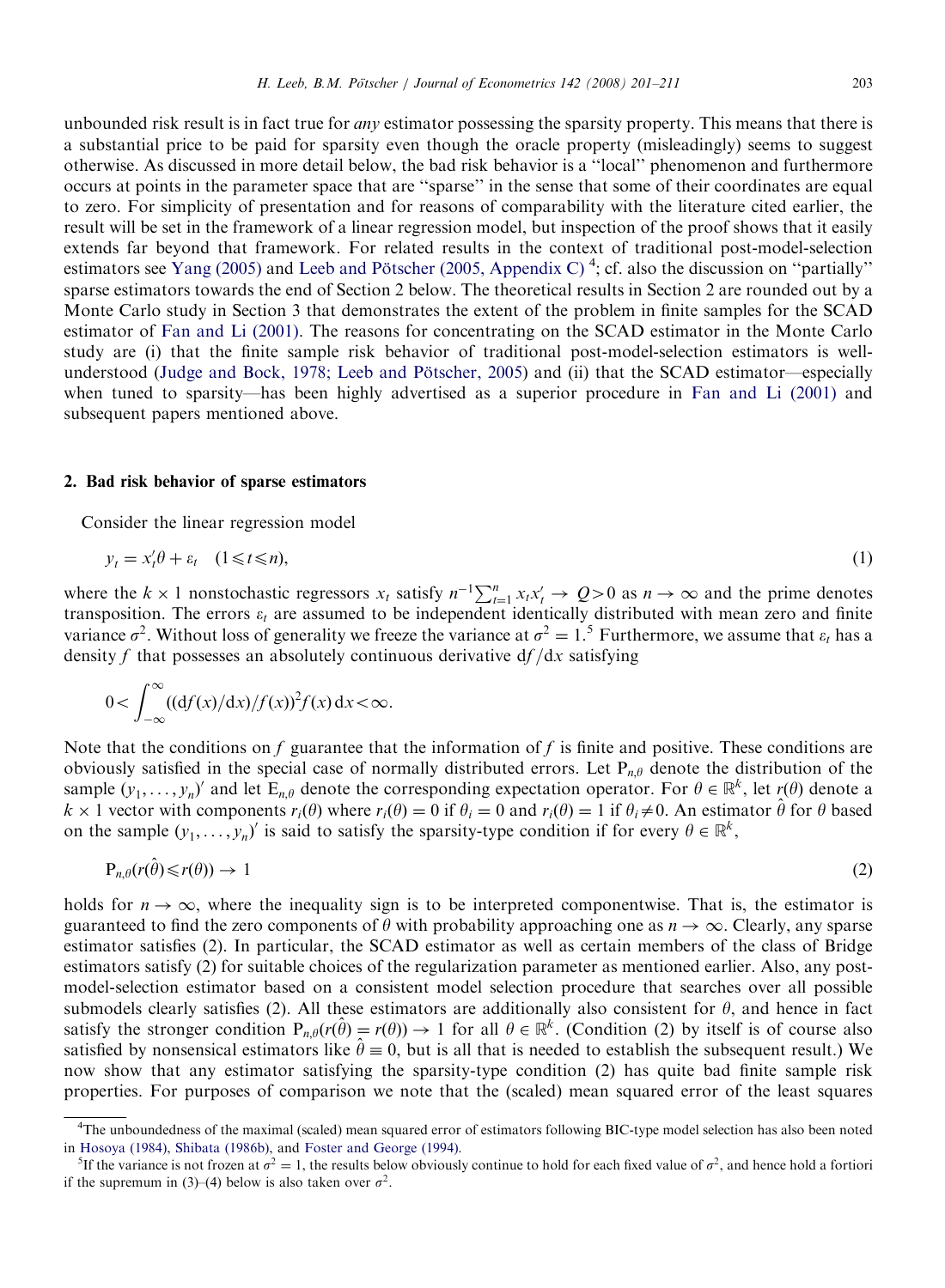estimator  $\hat{\theta}_{\text{LS}}$  satisfies

$$
E_{n,\theta}[n(\hat{\theta}_{LS} - \theta)'(\hat{\theta}_{LS} - \theta)] = \operatorname{trace}\left[\left(n^{-1}\sum_{t=1}^{n} x_{t}x_{t}'\right)^{-1}\right]
$$

which converges to trace $(Q^{-1})$ , and thus remains bounded as sample size increases.

**Theorem 2.1.** <sup>6</sup> Let  $\hat{\theta}$  be an arbitrary estimator for  $\theta$  that satisfies the sparsity-type condition (2). Then the maximal (scaled) mean squared error of  $\hat{\theta}$  diverges to infinity as  $n \to \infty$ , i.e.,

$$
\sup_{\theta \in \mathbb{R}^k} \mathbf{E}_{n,\theta}[n(\hat{\theta} - \theta)'(\hat{\theta} - \theta)] \to \infty
$$
\n(3)

for  $n \to \infty$ . More generally, let  $l : \mathbb{R}^k \to \mathbb{R}$  be a nonnegative loss function. Then

$$
\sup_{\theta \in \mathbb{R}^k} \mathcal{E}_{n,\theta} l(n^{1/2}(\hat{\theta} - \theta)) \to \sup_{s \in \mathbb{R}^k} l(s)
$$
\n
$$
(4)
$$

for  $n \to \infty$ . In particular, if the loss function l is unbounded then the maximal risk associated with l diverges to infinity as  $n \to \infty$ .

The theorem says that, whatever the loss function, the maximal risk of a sparse estimator is—in large samples—as bad as it possibly can be.

Upon choosing  $l(s) = |s_i|$ , where  $s_i$  denotes the *i*th coordinate of s, relation (4) shows that also the maximal (scaled) mean absolute error of each component  $\hat{\theta}_i$  diverges to infinity.

Applying relation (4) to the loss function  $l^*(s) = l(c's)$  shows that (4) holds mutatis mutandis also for estimators  $c'\hat{\theta}$  of arbitrary linear contrasts  $c'\theta$ . In particular, using quadratic loss  $l^*(s) = (c's)^2$ , it follows that also the maximal (scaled) mean squared error of the linear contrast  $c'\hat{\theta}$  goes to infinity as sample size increases, provided  $c\neq0$ .

**Proof of Theorem 2.1.** It suffices to prove (4).<sup>7</sup> Now, with  $\theta_n = -n^{-1/2} s$ ,  $s \in \mathbb{R}^k$  arbitrary, we have

$$
\sup_{u \in \mathbb{R}^k} l(u) \ge \sup_{\theta \in \mathbb{R}^k} E_{n,\theta} l(n^{1/2}(\hat{\theta} - \theta)) \ge E_{n,\theta_n} l(n^{1/2}(\hat{\theta} - \theta_n))
$$
  
\n
$$
\ge E_{n,\theta_n} [l(n^{1/2}(\hat{\theta} - \theta_n))\mathbf{1}(\hat{\theta} = 0)] = l(-n^{1/2}\theta_n) P_{n,\theta_n}(r(\hat{\theta}) = 0)
$$
  
\n
$$
= l(s) P_{n,\theta_n}(r(\hat{\theta}) = 0).
$$
\n(5)

By the sparsity-type condition we have that  $P_{n,0}(r(\hat{\theta}) = 0) \to 1$  as  $n \to \infty$ . Since the model is locally asymptotically normal under our assumptions [\(Koul and Wang, 1984,](#page-9-0) Theorem 2.1 and Remark 1; [Hajek and](#page-9-0) [Sidak, 1967](#page-9-0), p. 213), the sequence of probability measures  $P_{n,\theta_n}$  is contiguous w.r.t. the sequence  $P_{n,0}$ . Consequently, the far r.h.s. of (5) converges to  $l(s)$ . Since  $s \in \mathbb{R}^k$  was arbitrary, the proof is complete.  $\Box$ 

Inspection of the proof shows that Theorem 2.1 remains true if the supremum of the risk in (4) is taken only over open balls of radius  $\rho_n$  centered at the origin as long as  $n^{1/2}\rho_n \to \infty$ . Hence, the bad risk behavior is a local phenomenon that occurs in a part of the parameter space where one perhaps would have expected the largest gain over the least squares estimator due to the sparsity property. (If the supremum of the risk in (4) is taken over the open balls of radius  $n^{-1/2}\rho$  centered at the origin where  $\rho > 0$  is now fixed, then the proof still shows that the limit inferior of this supremum is not less than  $\sup_{\|s\|<0} l(s)$ .) Furthermore, for quadratic loss  $l(s) = s's$ , a small variation of the proof shows that these "local" results continue to hold if the open balls over which the supremum is taken are not centered at the origin, but at an arbitrary  $\theta$ , as long as  $\theta$  possesses at least one zero component. (It is easy to see that this is more generally true for any nonnegative loss function l

<sup>&</sup>lt;sup>6</sup>Theorems 2.1 and the ensuing discussion continue to apply if the regressors  $x_t$  as well as the errors  $\varepsilon_t$  are allowed to depend on sample size  $n$ , at least if the errors are normally distributed. The proof is analogous, except that one uses direct computation and LeCam's first lemma (cf., e.g., Leeb and Pötscher, 2006, Lemma A.1) instead of [Koul and Wang \(1984\)](#page-9-0) to verify contiguity. Also, the results continue to hold if the design matrix satisfies  $\delta_n^{-1} \sum_{t=1}^n x_t x_t' \to Q > 0$  for some positive sequence  $\delta_n$  other than *n*, provided that the scaling factor  $n^{1/2}$  is replaced by  $\delta_n^{1/2}$  throughout.

Note that the expectations in (3) and (4) are always well-defined.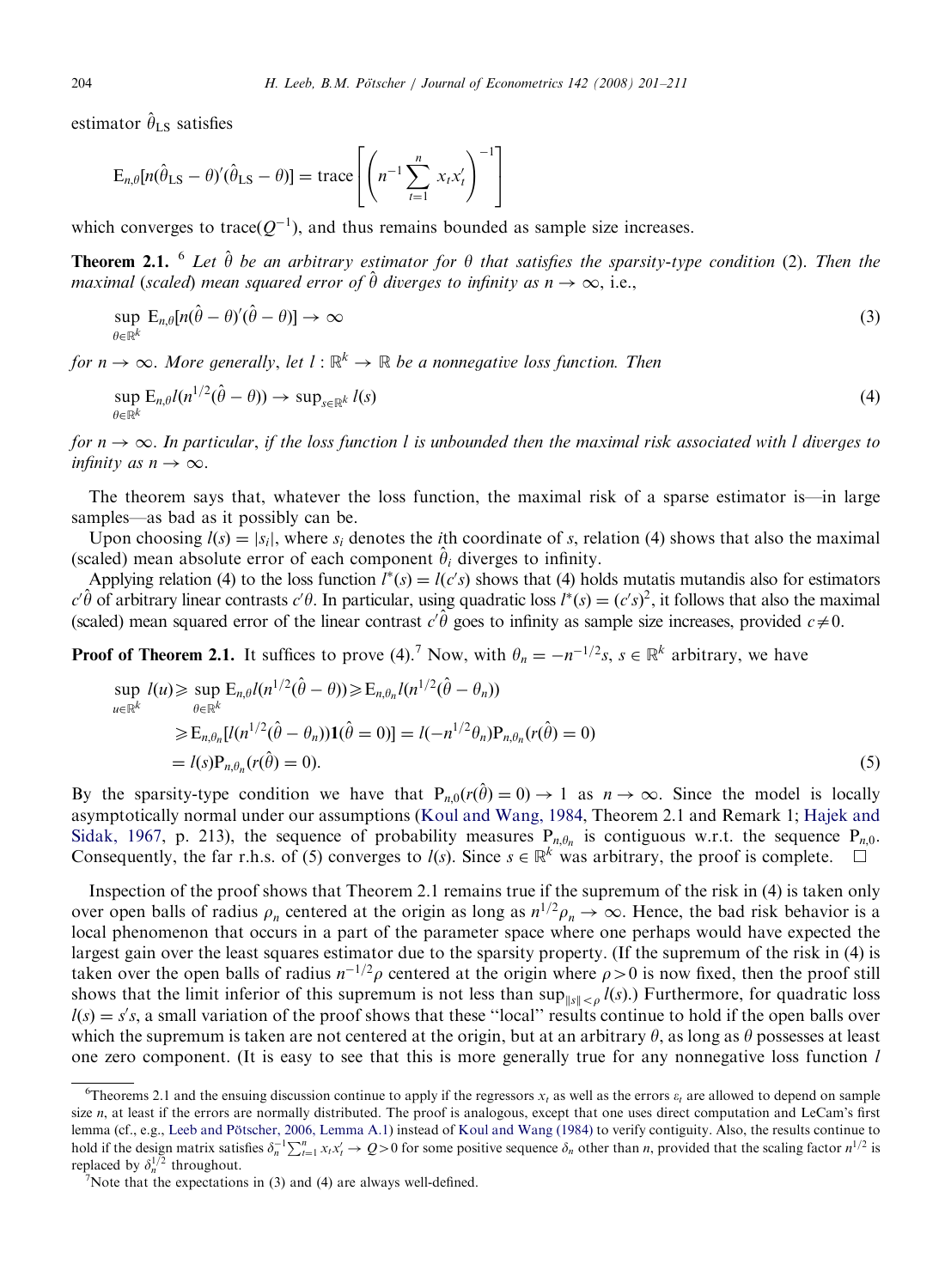satisfying, e.g.,  $l(s) \geq l(\pi_i(s))$  for every  $s \in \mathbb{R}^k$  and an index i with  $\theta_i = 0$ , where  $\pi_i$  represents the projection on the ith coordinate axis.)

Inspection of the proof also shows that—at least in the case of quadratic loss—the element s can be chosen to point in the direction of a standard basis vector. This then shows that the bad risk behavior occurs at parameter values that themselves are ''sparse'' in the sense of having many zero coordinates.

If the quadratic loss  $n(\hat{\theta} - \theta)'(\hat{\theta} - \theta)$  in (3) is replaced by the weighted quadratic loss  $(\hat{\theta} - \theta')'\sum_{t=1}^{n}x_t x_t'(\hat{\theta} - \theta)$ , then the corresponding maximal risk again diverges to infinity. More generally, let  $l_n$  be a nonnegative loss function that may depend on sample size. Inspection of the proof of Theorem 2.1 shows that

$$
\limsup_{n\to\infty} \sup_{u\in\mathbb{R}^k} l_n(u) \ge \limsup_{n\to\infty} \sup_{\|\theta\|< n^{-1/2}\rho} \mathbb{E}_{n,\theta} l_n(n^{1/2}(\hat{\theta}-\theta)) \ge \sup_{\|u\|< \rho} \limsup_{n\to\infty} l_n(u),\tag{6}
$$

$$
\liminf_{n \to \infty} \sup_{u \in \mathbb{R}^k} l_n(u) \ge \liminf_{n \to \infty} \sup_{\|\theta\| < n^{-1/2} \rho} E_{n,\theta} l_n(n^{1/2}(\hat{\theta} - \theta)) \ge \sup_{\|u\| < \rho} \liminf_{n \to \infty} l_n(u) \tag{7}
$$

hold for any  $0 < \rho \leq \infty$ . (In case  $0 < \rho < \infty$ , the lower bounds in (6)–(7) can even be improved to lim sup<sub>n</sub> $\infty$  $\sup_{\|u\| \leq \rho} l_n(u)$  and lim  $\inf_{n\to\infty} \sup_{\|u\| \leq \rho} l_n(u)$ , respectively.<sup>8</sup> It then follows that in case  $\rho = \infty$  the lower bounds in (6)–(7) can be improved to  $\sup_{0 \leq \tau \leq \infty}$  lim  $\sup_{n \to \infty}$ sup<sub>kukst</sub> $l_n(u)$  and  $\sup_{0 \leq \tau \leq \infty}$  lim  $\inf_{n \to \infty}$ sup<sub>kukst</sub> $l_n(u)$ , respectively.)

Next we briefly discuss the case where an estimator  $\hat{\theta}$  only has a "partial" sparsity property (and consequently a commensurable oracle property) in the following sense: suppose the parameter vector  $\theta$  is partitioned as  $\theta = (\alpha', \beta')'$  and the estimator  $\hat{\theta} = (\hat{\alpha}', \hat{\beta}')'$  only finds the true zero components in the subvector  $\beta$  with probability converging to one. E.g.,  $\hat{\theta}$  is a traditional post-model-selection estimator based on a consistent model selection procedure that is designed to only identify the zero components in  $\beta$ . A minor variation of the proof of Theorem 2.1 immediately shows again that the maximal (scaled) mean squared error of  $\hat{\beta}$ , and hence also of  $\hat{\theta}$ , diverges to infinity, and the same is true for linear combinations  $d'\hat{\beta}$  as long as  $d\neq0$ .<sup>9</sup> However, if the parameter of interest is  $\alpha$  rather than  $\beta$ , Theorem 2.1 and its proof (or simple variations thereof) do not apply to the mean squared error of  $\hat{\alpha}$  (or its linear contrasts). Nevertheless, the maximal (scaled) mean squared error of  $\hat{\alpha}$  can again be shown to diverge to infinity, at least for traditional post-model-selection estimators  $\hat{\theta}$  based on a consistent model selection procedure; see Leeb and Pötscher (2005, Appendix C).

While the above results are set in the framework of a linear regression model with nonstochastic regressors, it is obvious from the proof that they extend to much more general models such as regression models with stochastic regressors, semiparametric models, nonlinear models, time series models, etc., as long as the contiguity property used in the proof is satisfied. This is in particular the case whenever the model is locally asymptotically normal, which in turn is typically the case under standard regularity conditions for maximum likelihood estimation.

## 3. Numerical results on the finite sample performance of the SCAD estimator

We replicate and extend Monte Carlo simulations of the performance of the SCAD estimator given in Example 4.1 of [Fan and Li \(2001\);](#page-9-0) we demonstrate that this estimator, when tuned to enjoy a sparsity property and an oracle property, can perform quite unfavorably in finite samples. Even when not tuned to sparsity, we show that the SCAD estimator can perform worse than the least squares estimator in parts of the parameter space, something that is not brought out in the simulation study in [Fan and Li \(2001\)](#page-9-0) as they conducted their simulation only at a single point in the parameter space (which happens to be favorable to their estimator).

Consider *n* independent observations from the linear model (1) with  $k = 8$  regressors, where the errors  $\varepsilon_t$  are standard normal and are distributed independently of the regressors. The regressors  $x_t$  are assumed to be multivariate normal with mean zero. The variance of each component of  $x_t$  is equal to 1 and the correlation between the *i*th and the *j*th component of  $x_t$ , i.e.,  $x_{t,i}$  and  $x_{t,j}$ , is  $\rho^{|i-j|}$  with  $\rho = 0.5$ . [Fan and Li \(2001\)](#page-9-0) consider

<sup>&</sup>lt;sup>8</sup>Note that the local asymptotic normality condition in [Koul and Wang \(1984\)](#page-9-0) as well as the result in Lemma A.1 in Leeb and Pötscher [\(2006\)](#page-10-0) imply contiguity of P<sub>n $\theta_n$ </sub> and P<sub>n</sub><sub>0</sub> not only for  $\theta_n = \gamma/n^{1/2}$  but more generally for  $\theta_n = \gamma_n/n^{1/2}$  with  $\gamma_n$  a bounded sequence.

In fact, this variation of the proof of Theorem 2.1 shows that the supremum of  $E_{n,\theta}l(n^{1/2}(\hat{\beta} - \beta))$ , where l is an arbitrary nonegative loss function, again converges to the supremum of the loss function.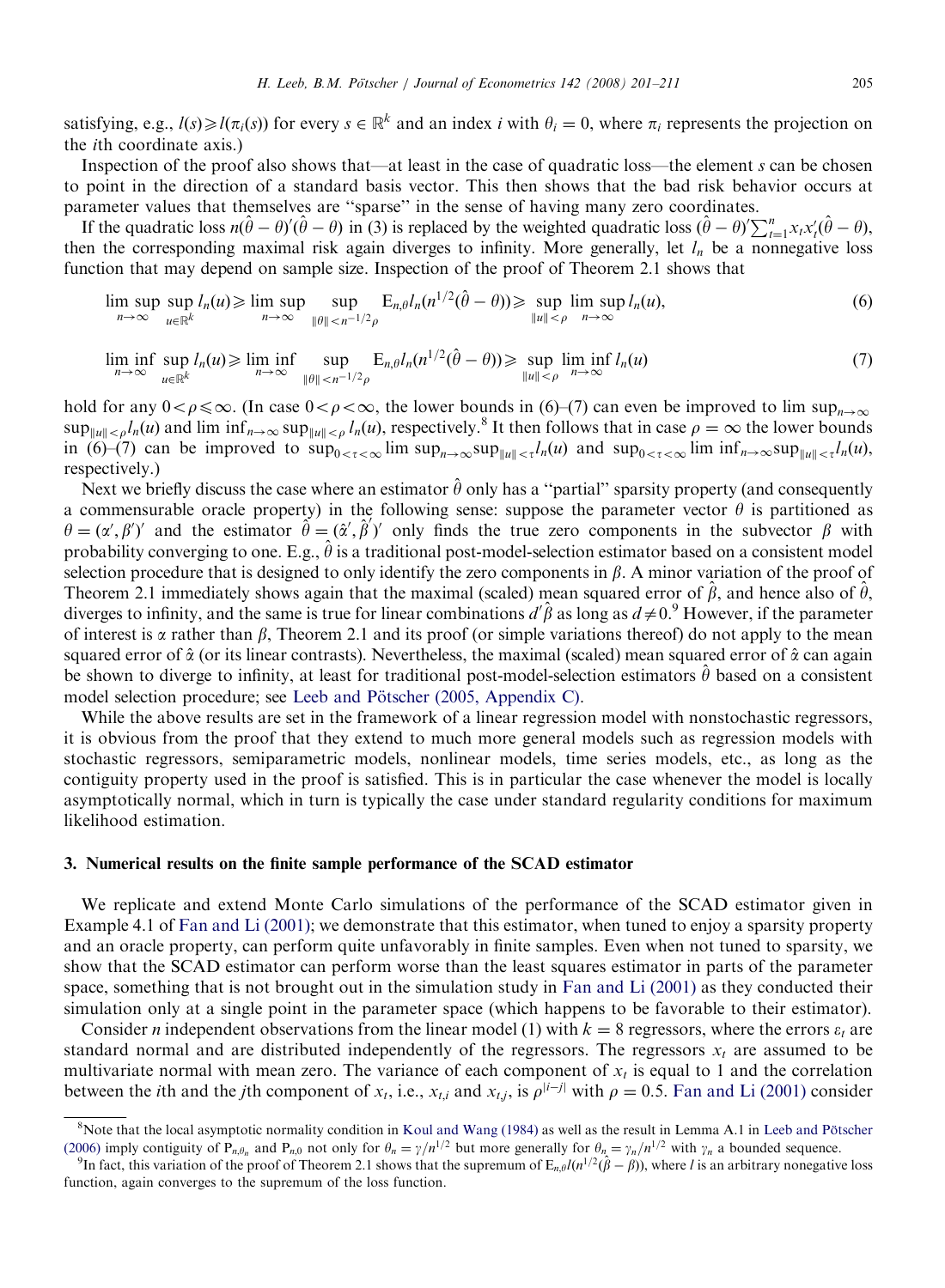this model with  $n = 40$  and 60, and with the true parameter equal to  $\theta_0 = (3, 1.5, 0, 0, 2, 0, 0, 0)'$ ; cf. also [Tibshirani \(1996, Section 7.2\).](#page-10-0) We consider a whole range of true values for  $\theta$  at various sample sizes, namely Froshiram (1990, Section 7.2). We consider a whole range of the values for *b* at various sample sizes, namely  $\theta_n = \theta_0 + (\gamma/\sqrt{n}) \times \eta$  for some vector  $\eta$  and for a range of  $\gamma$ 's as described below. We do this because (i considering only one choice for the true parameter in a simulation may give a wrong impression of the actual performance of the estimators considered, and (ii) because our results in Section 2 suggest that the risk of sparse estimators can be large for parameter vectors which have some components close to, but different from, zero.

The SCAD estimator is defined as a solution to the problem of minimizing the penalized least squares objective function

$$
\frac{1}{2}\sum_{t=1}^n (y_t - x_t'\theta)^2 + n \sum_{i=1}^k p_\lambda(|\theta_i|),
$$

where the penalty function  $p_{\lambda}$  is defined in [Fan and Li \(2001\)](#page-9-0) and  $\lambda \geq 0$  is a tuning parameter. The penalty function  $p_i$  contains also another tuning parameter a, which is set equal to 3.7 here, resulting in a particular instance of the SCAD estimator which is denoted by SCAD2 in Example 4.1 of [Fan and Li \(2001\).](#page-9-0) According to Theorem 2 in [Fan and Li \(2001\)](#page-9-0) the SCAD estimator is guaranteed to satisfy the sparsity property if  $\lambda \to 0$ to Theorem 2 in Fan and Li (2001) the SCAD estimated  $\sqrt{n}\lambda \to \infty$  as samples size *n* goes to infinity.

Using the MATLAB code provided to us by Runze Li, we have implemented the SCAD2 estimator in R. (The code is available from the first author on request.) Two types of performance measures are considered: the 'median relative model error' studied by [Fan and Li \(2001\),](#page-9-0) and the relative mean squared error. The median relative model error is defined as follows: for an estimator  $\hat{\theta}$  for  $\theta$ , define the model error  $ME(\hat{\theta})$  by  $ME(\hat{\theta}) = (\hat{\theta} - \theta)' \Sigma(\hat{\theta} - \theta)$ , where  $\Sigma$  denotes the variance/covariance matrix of the regressors. Now define the relative model error of  $\hat{\theta}$  (relative to least squares) by  $ME(\hat{\theta})/ME(\hat{\theta}_{LS})$ , with  $\hat{\theta}_{LS}$  denoting the least squares estimator based on the overall model. The median relative model error is then given by the median of the relative model error. The relative mean squared error of  $\hat{\theta}$  is given by  $E[(\hat{\theta} - \theta)'(\hat{\theta} - \theta)]$ /  $E[(\hat{\theta}_{LS} - \theta)'(\hat{\theta}_{LS} - \theta)]$ <sup>10</sup> Note that we have scaled the performance measures such that both of them are identical to unity for  $\hat{\theta} = \hat{\theta}_{LS}$ .

Setup I: For SCAD2 the tuning parameter  $\lambda$  is chosen by generalized cross-validation (cf. [Fan and Li, 2001,](#page-9-0) [Section 4.2](#page-9-0)). In the original study in [Fan and Li \(2001\),](#page-9-0) the range of  $\lambda$ 's considered for generalized crossvalidation at sample sizes  $n = 40$  and 60 is  $\{\delta(\hat{\sigma}/\sqrt{n}) : \delta = 0.9, 1.1, 1.3, ..., 1.9\}$ ; here,  $\hat{\sigma}^2$  denotes the usual unbiased variance estimator obtained from a least squares fit of the overall model. For the simulations under Setup I, we re-scale this range of  $\lambda$ 's by log n/log 60. With this, our results for  $\gamma = 0$  replicate those in [Fan and](#page-9-0) [Li \(2001\)](#page-9-0) for  $n = 60$ ; for the other (larger) sample sizes that we consider, the re-scaling guarantees that  $\lambda \to 0$ Li (2001) for  $n = 00$ , for the other (larger) sample sizes that we consider, the re-scaling guarantees that  $\lambda \to 0$ <br>and  $\sqrt{n}\lambda \to \infty$  and hence, in view of Theorem 2 in [Fan and Li \(2001\),](#page-9-0) guarantees that the resulting est enjoys the sparsity condition. (For another choice of  $\lambda$  see Setup VI.) We compute Monte Carlo estimates for both the median relative model error and the relative mean squared error of the SCAD2 estimator for a range both the median relative model error and the relative mean squared error of the SCAD2 estimator for a range of true parameter values, namely  $\theta_n = \theta_0 + (\gamma/\sqrt{n}) \times (0, 0, 1, 1, 0, 1, 1, 1)$  for 101 equidistant values of  $\gamma$ between 0 and 8, and for sample sizes  $n = 60$ , 120, 240, 480, and 960, each based on 500 Monte Carlo replications (for comparison, [Fan and Li, 2001,](#page-9-0) use 100 replications). Note that the performance measures are symmetric about  $\gamma = 0$ , and hence are only reported for nonnegative values of  $\gamma$ . The results are summarized in [Fig. 1](#page-6-0) below. (For better readability, points in [Fig. 1](#page-6-0) are joined by lines.)

In the Monte Carlo study of [Fan and Li \(2001\)](#page-9-0), only the parameter value  $\theta_0$  is considered. This corresponds to the point  $\gamma = 0$  in the panels of [Fig. 1.](#page-6-0) At that particular point in the parameter space, SCAD2 compares quite favorably with least squares. However, [Fig. 1](#page-6-0) shows that there is a large range of parameters where the situation is reversed. In particular, we see that SCAD2 can perform quite unfavorably when compared to least squares if the true parameter, i.e.,  $\theta_n$ , is such that some of its components are close to, but different from, zero. In line with Theorem 2.1, we also see that the worst-case performance of SCAD2 deteriorates with increasing sample size: For  $n = 60$ , ordinary least squares beats SCAD2 in terms of worst-case performance by a factor

<sup>&</sup>lt;sup>10</sup>The mean squared error of  $\hat{\theta}_{LS}$  is given by E trace $((X'X)^{-1})$  which equals trace $(\Sigma^{-1})/(n-9) = 38/(3n-27)$  by [von Rosen \(1988,](#page-10-0) [Theorem 3.1\)](#page-10-0).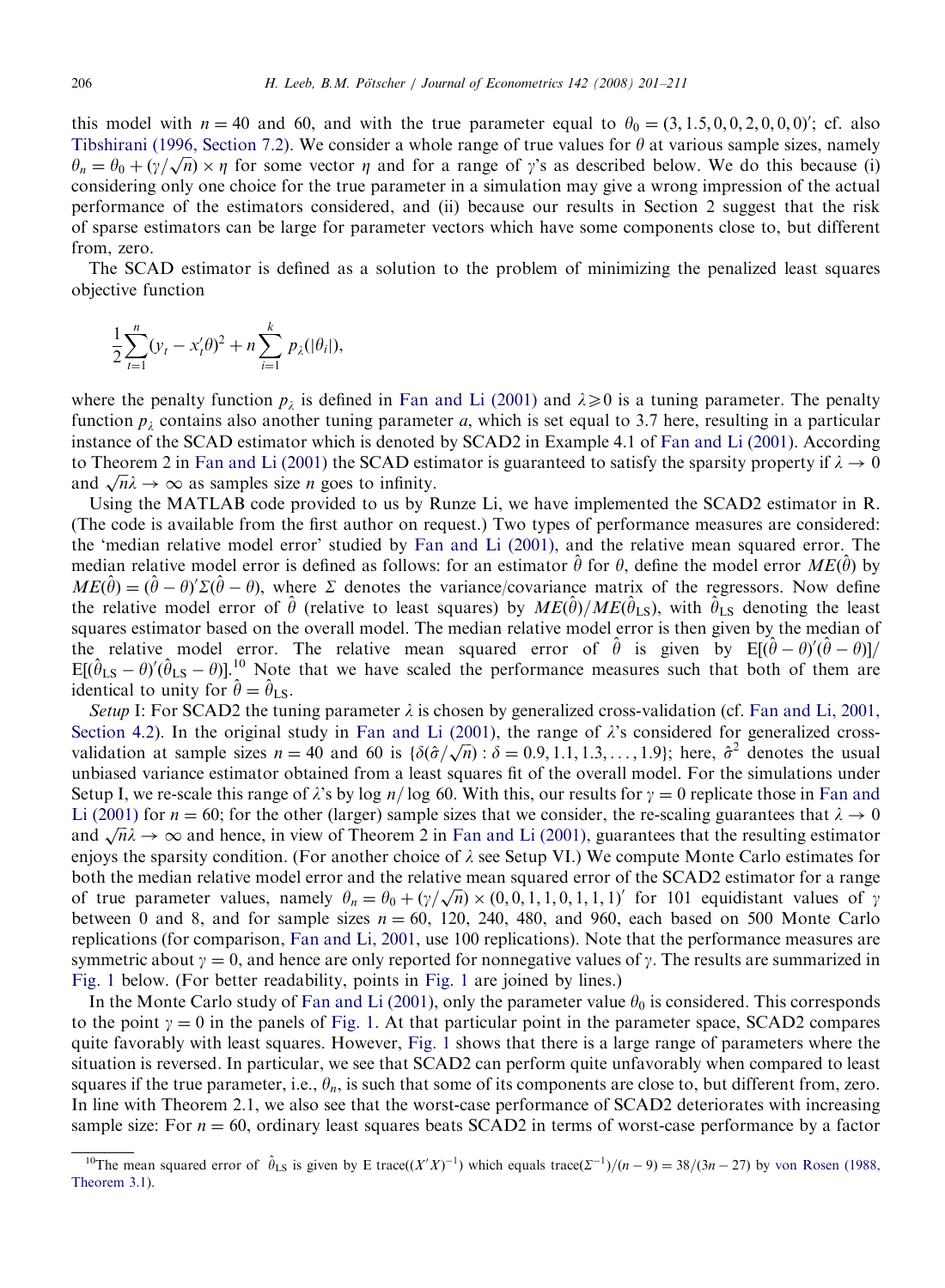

<span id="page-6-0"></span>

Fig. 1. Monte Carlo performance estimates under the true parameter  $\theta_n = \theta_0 + (\gamma/\sqrt{n}) \times (0, 0, 1, 1, 0, 1, 1, 1)'$ , as a function of  $\gamma$ . The left panel gives the estimated median relative model error of SCAD2 for sample sizes  $n = 60, 120, 240, 480, 960$ . The right panel gives the corresponding results for the estimated relative mean squared error of SCAD2. Larger sample sizes correspond to larger maximal errors. For comparison, the gray line at 1 indicates the performance of the ordinary least squares estimator.

of about 2 in both panels of Fig. 1; for  $n = 960$ , this factor has increased to about 3; and increasing *n* further makes this phenomenon even more pronounced. We also see that, for increasing  $n$ , the location of the peak moves to the right in Fig. 1, suggesting that the worst-case performance of SCAD2 (among parameters of the form  $\theta_n = (\gamma/\sqrt{n}) \times (0, 0, 1, 1, 0, 1, 1, 1)$  is attained at a value  $\gamma_n$ , which is such that  $\gamma_n \to \infty$  with *n*. In view of the proof of Theorem 2.1, this is no surprise.<sup>11</sup> (Of course, there may be other parameters at any given sample size for which SCAD2 performs even worse.) Our simulations thus demonstrate: if each component of the true parameter is either very close to zero or quite large (where the components' size has to be measured relative to sample size), then the SCAD estimator performs well. However, if some component is in-between these two extremes, then the SCAD estimator performs poorly. In particular, the estimator can perform poorly precisely in the important situation where it is statistically difficult to decide whether some component of the true parameter is zero or not. Poor performance is obtained in the worst-case over a neighborhood of one of the parameter is zero or not. Foor performance is obtained in the worst-case over a neighborhood or one lower-dimensional models, where the "diameter" of the neighborhood goes to zero slower than  $1/\sqrt{n}$ .

We have also re-run our simulations for other experimental setups; the details are given below. Since our findings for these other setups are essentially similar to those summarized in Fig. 1, we first give a brief overview of the other setups and summarize the results before proceeding to the details. In Setups II and III we consider slices of the eight-dimensional performance measure surfaces corresponding to directions other than the one used in Setup I: in Setup II the true parameter is of the form  $\theta_0 + (\gamma/\sqrt{n}) \times (0,0,1,1,0,0,0,0)'$ , i.e., we consider the case where some components are exactly zero, some are large, and others are in-between. In Setup III, we consider a scenario in-between Setups I and II, namely the case where the true parameter is of the form  $\theta_0 + (\gamma/\sqrt{n}) \times (0, 0, 1, 1, 0, 1/10, 1/10, 1/10)'$ . The method for choosing  $\lambda$  in these two setups is the same as in Setup I. The results in these additional setups are qualitatively similar to those shown in Fig. 1 but slightly less pronounced. In further setups we also consider various other rates for the SCAD tuning parameter  $\lambda$ . By pronounced. In further setups we also consider various other rates for the SCAD tuning parameter  $\lambda$ . By Theorem 2 of [Fan and Li \(2001\),](#page-9-0) the SCAD estimator is sparse if  $\lambda \to 0$  and  $\sqrt{n}\lambda \to \infty$ ; as noted before, for Fig. 1,  $\lambda$  is chosen by generalized cross-validation from the set  $\Lambda_n = {\delta(\hat{\sigma}/\sqrt{n}) (\log(n)/\log(60))}$ :  $\delta = 0.9, 1.1, 1.3, ..., 1.9$ ; i.e., we have  $\sqrt{n}\lambda = O_p(log(n))$ . The magnitude of  $\lambda$  has a strong impact on the performance of the estimator. Smaller values result in ''less sparse'' estimates, leading to less favorable performance relative to least squares at  $\gamma = 0$ , but at the same time leading to less unfavorable worst-case performance; the resulting performance curves are "flatter" than those in Fig. 1. Larger values of  $\lambda$  result in "more sparse" estimates, improved performance at  $\gamma = 0$ , and more unfavorable worst-case performance; this leads to performance curves that are ''more spiked'' than those in Fig. 1. In Setups IV and V we have re-run our simulations with  $\gamma$  chosen from a set  $\Lambda_n$  as above, but with log(n)/log(60) replaced by (n/60)<sup>1/10</sup> as well as by  $(n/60)^{1/4}$ , resulting in  $\sqrt{n\lambda} = O_p(n^{1/10})$  and  $\sqrt{n\lambda} = O_p(n^{1/4})$ , respectively. In Setup IV, where  $\sqrt{n\lambda} = O_p(n^{1/10})$  we get results similar to but less propounced than Fig. 1; this is because Setup IV leads  $\sqrt{n}\lambda = O_p(n^{1/10})$ , we get results similar to, but less pronounced than, Fig. 1; this is because Setup IV leads  $\sqrt{n\lambda} = O_p(n^{-\gamma})$ , we get results similar to, but less pronounced than, Fig. 1, this is because setup IV leads to  $\lambda$ 's smaller than in Setup I (for the range of *n* under consideration). In Setup V, where  $\sqrt{n}\lambda = O_p(n^{1/4})$ 

 $11$ See Section 2.1 and Footnote 14 in Leeb and Pötscher (2005) for related discussion.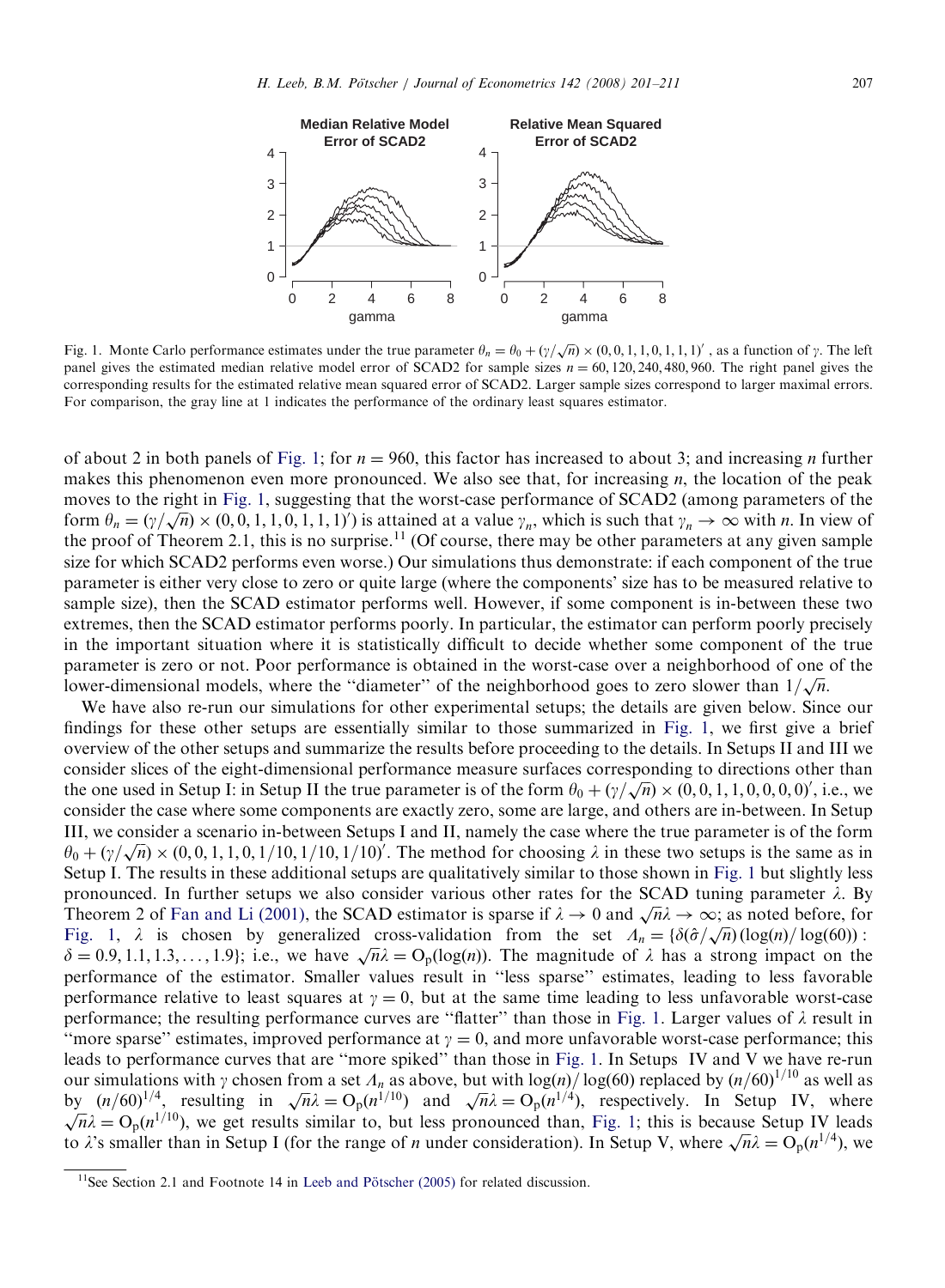get similar but more pronounced results when compared to [Fig. 1;](#page-6-0) again, this is so because Setup V leads to larger  $\lambda$ 's than Setup I. A final setup (Setup VI) in which we do not enforce the conditions for sparsity is discussed below after the details for Setups II-V are presented.

Setups II and III: In Setup II, we perform the same Monte Carlo study as in Setup I, the only difference being that the range of  $\theta$ 's is now  $\theta_n = \theta_0 + (\gamma/\sqrt{n}) \times (0, 0, 1, 1, 0, 0, 0, 0)'$  for 101 equidistant values of  $\gamma$ between 0 and 8. The worst-case behavior in this setup is qualitatively similar to the one in Setup I but slightly less pronounced; we do not report the results here for brevity. In Setup III, we again perform the same Monte Carlo study as in Setup I, but now with  $\theta_n = \theta_0 + (\gamma/\sqrt{n}) \times (0, 0, 1, 1, 0, 1/10, 1/10, 1/10)'$  for 101 equidistant values of  $\gamma$  between 0 and 80. Note that here we consider a range for  $\gamma$  wider than that in Scenario I and II, where we had  $0 \leq \gamma \leq 8$ . Fig. 2 gives the results for Setup III.

The same considerations as given for [Fig. 1](#page-6-0) also apply to Fig. 2. The new feature in Fig. 2 is that the curves are bimodal. Apparently, this is because now there are two regions, in the range of  $\gamma$ 's under consideration, for which some components of the underlying regression parameter  $\theta_n$  are neither very close to zero nor quite large (relative to sample size): components 3 and 4 for  $\gamma$  around 5 (first peak), and components 6, 7, and 8 for  $\gamma$ around 40 (second peak).

Setups IV and V: Here we perform the same simulations as in Setup I, but now with the range of  $\lambda$ 's setups TV and V. Here we perform the same simulations as in Setup 1, but now with the range of  $\lambda$  s<br>considered for generalized cross-validation given by  $\{\delta(\hat{\sigma}/\sqrt{n})(n/60)^{1/10}$ :  $\delta = 0.9, 1.1, 1.3, ..., 1.9\}$  for Setup Considered for generalized cross-vandation given by  $\{\partial(\partial/\sqrt{n})(n/\partial\theta)^+ : \partial = 0.9, 1.1, 1.3, \dots, 1.9\}$  for Setup IV gives "less sparse" estimates while Setup V gives "more sparse" estimates relative to Setup I. The results are summarized in Figs. 3 and [4](#page-8-0) below. Choosing the SCAD tuning-parameter  $\lambda$  so that the estimator is "more sparse" clearly has a detrimental effect on the estimator's worst-case performance.

In all setups considered so far we have enforced the conditions  $\lambda \to 0$  and  $\sqrt{n}\lambda \to \infty$  to guarantee sparsity of the resulting SCAD estimator as risk properties of sparse estimators are the topic of the paper. In response



Fig. 2. Monte Carlo performance estimates under the true parameter  $\theta_n = \theta_0 + (\gamma/\sqrt{n}) \times (0, 0, 1, 1, 0, 1/10, 1/10, 1/10)'$ , as a function of  $\gamma$ . See the legend of [Fig. 1](#page-6-0) for a description of the graphics.



Fig. 3. Monte Carlo performance estimates under the true parameter  $\theta_n = \theta_0 + (\gamma/\sqrt{n}) \times (0, 0, 1, 1, 0, 1, 1, 1)$  as a function of  $\gamma$ ; the SCAD tuning parameter  $\lambda$  is chosen as described in Setup IV.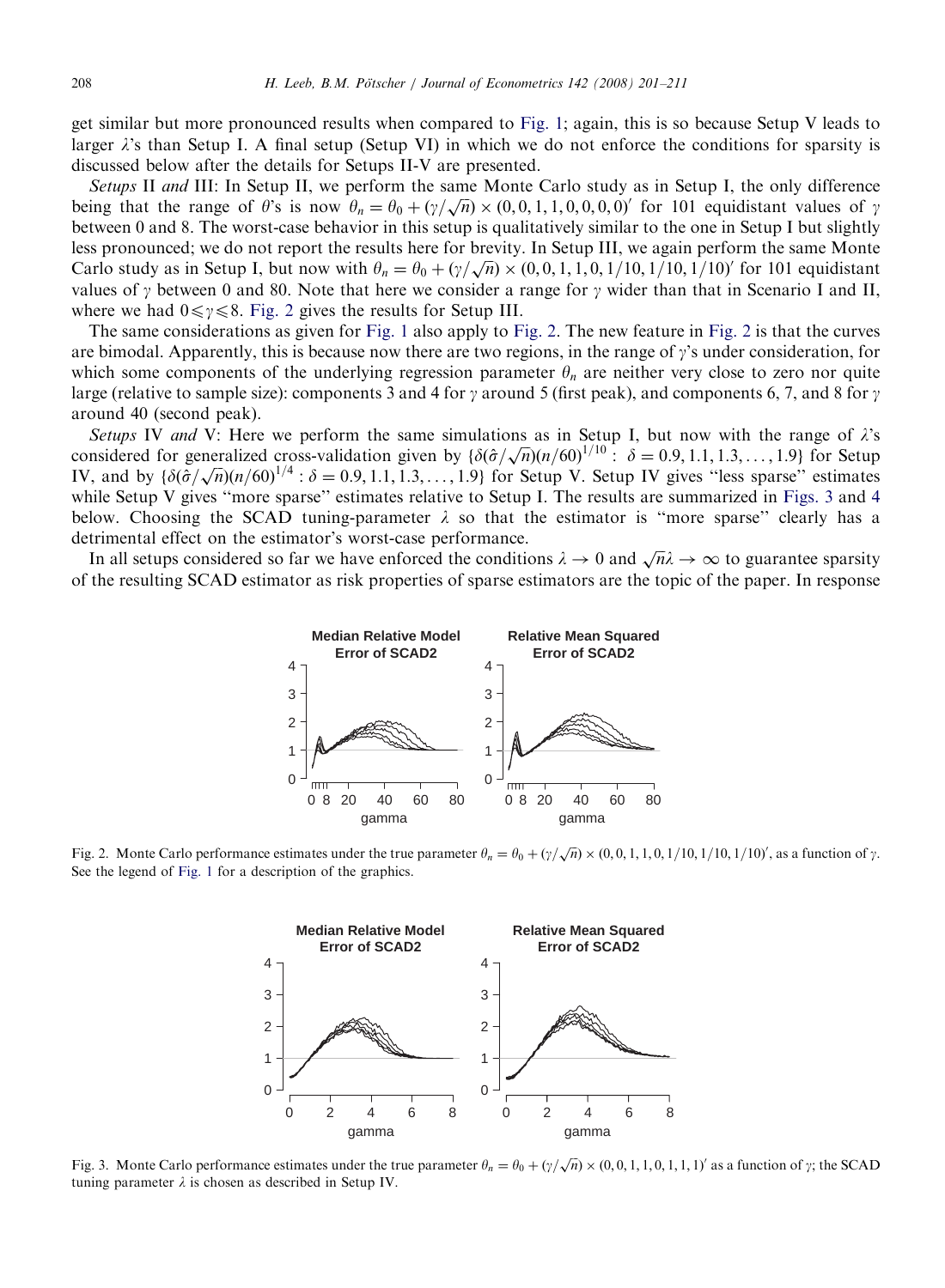<span id="page-8-0"></span>

Fig. 4. Monte Carlo performance estimates under the true parameter  $\theta_n = \theta_0 + (\gamma/\sqrt{n}) \times (0, 0, 1, 1, 0, 1, 1, 1)$ , as a function of  $\gamma$ ; the SCAD tuning parameter  $\lambda$  is chosen as described in Setup V.



Fig. 5. Monte Carlo performance estimates under the true parameter  $\theta_n = \theta_0 + (\gamma/\sqrt{n}) \times (0, 0, 1, 1, 0, 1, 1, 1)$ , as a function of  $\gamma$ ; the SCAD tuning parameter  $\lambda$  is chosen as described in Setup VI.

to a referee we further consider Setup VI which is identical to Setup I, except that the range of  $\lambda$ 's over which to a referee we further consider setup VI which is identical to setup I, except that the range of  $\lambda$  s over which<br>generalized cross-validation is effected is given by  $\{\delta(\hat{\sigma}/\sqrt{n}) : \delta = 0.9, 1.1, 1.3, ..., 1.9\}$ , which is p range considered in [Fan and Li \(2001\).](#page-9-0) Note that the resulting  $\lambda$  does now *not* satisfy the conditions for sparsity given in Theorem 2 of [Fan and Li \(2001\)](#page-9-0). The results are shown in Fig. 5 above. The findings are similar to the results from Setup I, in that SCAD2 gains over the least squares estimator in a neighborhood of  $\theta_0$ , but is worse by approximately a factor of 2 over considerable portions of the range of  $\gamma$ , showing once more that the simulation study in [Fan and Li \(2001\)](#page-9-0) does not tell the entire truth. What is, however, different here from the results obtained under Setup I is that—not surprisingly at all—the worst-case behavior now does not get worse with increasing sample size. (This is akin to the boundedness of the worst-case risk of a post-model-selection estimator based on a conservative model selection procedure like AIC or pre-testing with a sample-size independent critical value.)

## 4. Conclusion

We have shown that sparsity of an estimator leads to undesirable risk properties of that estimator. The result is set in a linear model framework, but easily extends to much more general parametric and semiparametric models, including time series models. Sparsity is often connected to a so-called ''oracle property''. We point out that this latter property is highly misleading and should not be relied on when judging performance of an estimator. Both observations are not really new, but worth recalling: Hodges' construction of an estimator exhibiting a deceiving pointwise asymptotic behavior (i.e., the oracle property in today's parlance) has led mathematical statisticians to realize the importance uniformity has to play in asymptotic statistical results. It is thus remarkable that today—more than 50 years later—we observe a return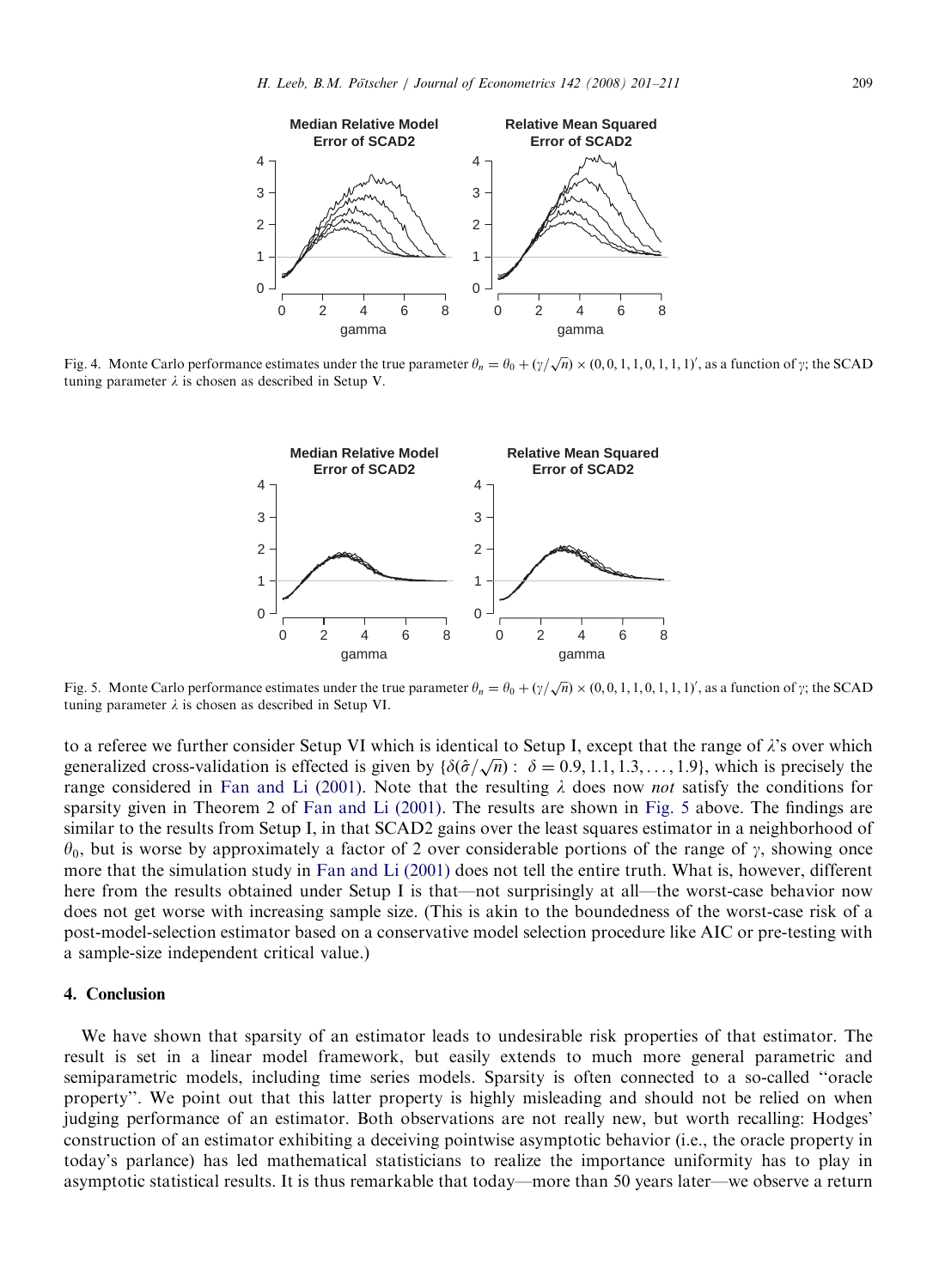<span id="page-9-0"></span>of Hodges' estimator in the guise of newly proposed estimators (i.e., sparse estimators). What is even more surprising is that the deceiving pointwise asymptotic properties of these estimators (i.e., the oracle property) are now advertised as virtues of these methods. It is therefore perhaps fitting to repeat Hajek's (1971, p. 153) warning:

Especially misinformative can be those limit results that are not uniform. Then the limit may exhibit some features that are not even approximately true for any finite n.

The discussion in the present paper as well as in Leeb and Pötscher (2005) shows in particular that distributional or risk behavior of consistent post-model-selection estimators is not as sometimes believed, but is much worse.

The results of this paper should not be construed as a criticism of shrinkage-type estimators including penalized least squares (maximum likelihood) estimators per se. Especially if the dimension of the model is large relative to sample size, some sort of shrinkage will typically be beneficial. However, achieving this shrinkage through sparsity is perhaps not such a good idea (at least when estimator risk is of concern). It certainly cannot simply be justified through an appeal to the oracle property.<sup>12</sup>

#### Acknowledgments

A version of this paper was previously circulated in 2004. We are grateful to the editor Ron Gallant and the referees as well as to Hemant Ishwaran, Paul Kabaila, Richard Nickl, and Yuhong Yang for helpful comments.

#### References

- Bunea, F., 2004. Consistent covariate selection and post model selection inference in semiparametric regression. Annals of Statistics 32, 898–927.
- Bunea, F., McKeague, I.W., 2005. Covariate selection for semiparametric hazard function regression models. Journal of Multivariate Analysis 92, 186–204.
- Cai, J., Fan, J., Li, R., Zhou, H., 2005. Variable selection for multivariate failure time data. Biometrika 92, 303–316.

Fan, J., Li, R., 2001. Variable selection via nonconcave penalized likelihood and its oracle properties. Journal of the American Statistical Association 96, 1348–1360.

- Fan, J., Li, R., 2002. Variable selection for Cox's proportional hazards model and frailty model. Annals of Statistics 30, 74–99.
- Fan, J., Li, R., 2004. New estimation and model selection procedures for semiparametric modeling in longitudinal data analysis. Journal of the American Statistical Association 99, 710–723.
- Fan, J., Peng, H., 2004. Nonconcave penalized likelihood with a diverging number of parameters. Annals of Statistics 32, 928–961.
- Foster, D.P., George, E.I., 1994. The risk inflation criterion for multiple regression. Annals of Statistics 22, 1947–1975.
- Frank, I.E., Friedman, J.H., 1993. A statistical view of some chemometrics regression tools (with discussion). Technometrics 35, 109–148.
- Hajek, J., 1971. Limiting properties of likelihoods and inference. In: Godambe, V.P., Sprott, D.A. (Eds.), Foundations of Statistical Inference: Proceedings of the Symposium on the Foundations of Statistical Inference, University of Waterloo, Ontario, March 31–April 9, 1970. Holt, Rinehart & Winston, Toronto, pp. 142–159.
- Hajek, J., Sidak, Z., 1967. Theory of Rank Tests. Academic Press, New York.
- Hosoya, Y., 1984. Information criteria and tests for time series models. In: Anderson, O.D. (Ed.), Time Series Analysis: Theory and Practice, vol. 5. North-Holland, Amsterdam, pp. 39–52.
- Judge, G.G., Bock, M.E., 1978. The Statistical Implications of Pre-test and Stein-rule Estimators in Econometrics. North-Holland, Amsterdam.
- Kabaila, P., 1995. The effect of model selection on confidence regions and prediction regions. Econometric Theory 11, 537–549.
- Kabaila, P., 2002. On variable selection in linear regression. Econometric Theory 18, 913–915.
- Knight, K., Fu, W., 2000. Asymptotics of Lasso-type estimators. Annals of Statistics 28, 1356–1378.
- Koul, H.L., Wang, W., 1984. Local asymptotic normality of randomly censored linear regression model. Statistics & Decisions 1 (Suppl.), 17–30.
- Leeb, H., Pötscher, B.M., 2005. Model selection and inference: facts and fiction. Econometric Theory 21, 21–59.

 $12$ In this context we note that "superefficiency" per se is not necessarily detrimental in higher dimensions as witnessed by the Stein phenomenon. However, not all forms of ''superefficiency'' are created equal, and ''superefficiency'' generated through sparsity of an estimator typically belongs to the undesirable variety as shown in the paper.